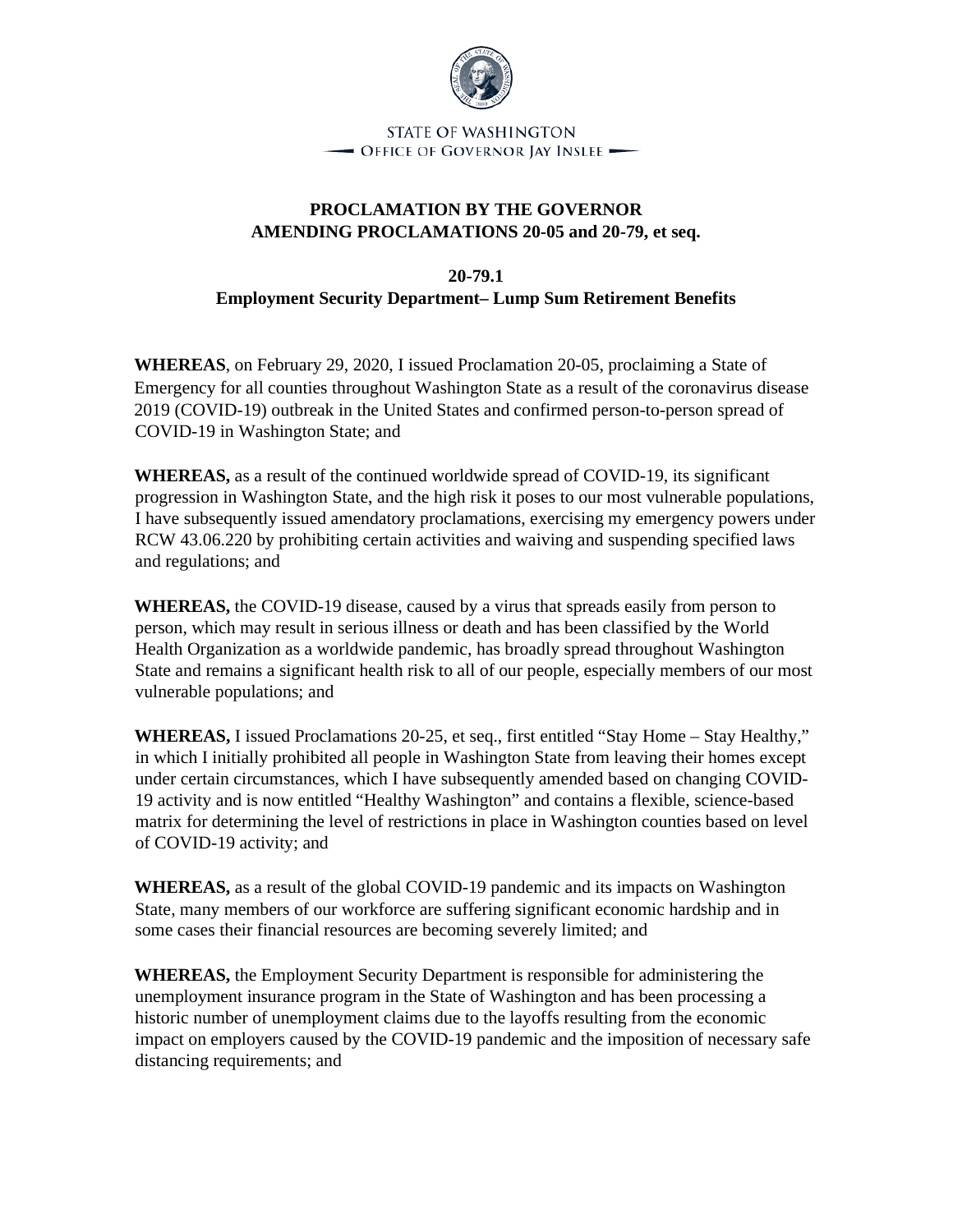**WHEREAS,** RCW 50.04.323(3), and associated WAC 192-190-020(1), require the Employment Security Department to prorate lump sum retirement benefits "over the life expectancy of the individual" claimant, and then deduct those benefits from a claimant's weekly unemployment benefit; which require an inordinate amount of time for the Employment Security Department's staff to process, even though these deductions, averaging seven dollars per week, are only subtracted from a claimant's weekly benefit and are not subtracted from a claimant's maximum available benefits, which means the amount deducted is usually paid later in the claim; and

**WHEREAS**, the Department of Health and the Center for Disease Control indicate that the numbers of cases of COVID-19 and associated deaths continues to increase dramatically across the Unites States and specifically in Washington State, demonstrating the ongoing, present threat of this lethal disease; and

**WHEREAS,** on January 15, 2021, under the provisions of RCW 43.06.220(4), the statutory waivers and suspensions of Proclamations 20-79, et seq., were extended by Senate Concurrent Resolution 8402 until the termination of the state of emergency pursuant to RCW 43.06.210, or until rescinded, whichever occurs first; and

**WHEREAS,** to fully extend Proclamation 20-79, et seq., it is also necessary for me to extend the waiver and suspension of rules therein; and

**WHEREAS,** the worldwide COVID-19 pandemic and its progression in Washington State continue to threaten the life and health of our people as well as the economy of Washington State, and remain a public disaster affecting life, health, property or the public peace; and

**WHEREAS**, the Washington State Department of Health continues to maintain a Public Health Incident Management Team in coordination with the State Emergency Operations Center and other supporting state agencies to manage the public health aspects of the incident; and

**WHEREAS**, the Washington State Military Department Emergency Management Division, through the State Emergency Operations Center, continues coordinating resources across state government to support the Department of Health and local health officials in alleviating the impacts to people, property, and infrastructure, and continues coordinating with the Department of Health in assessing the impacts and long-term effects of the incident on Washington State and its people.

**NOW, THEREFORE**, I, Jay Inslee, Governor of the state of Washington, as a result of the above-noted situation, and under Chapters 38.08, 38.52 and 43.06 RCW, do hereby proclaim that a State of Emergency continues to exist in all counties of Washington State, that Proclamation 20-05, as amended, remains in effect, and that Proclamation 20-79, et seq., is amended to (1) recognize the extensions of statutory waivers and suspensions by the legislature therein until the termination of the state of emergency pursuant to RCW 43.06.210, or until rescinded, whichever occurs first and (2) similarly extend the waiver and suspension of rules